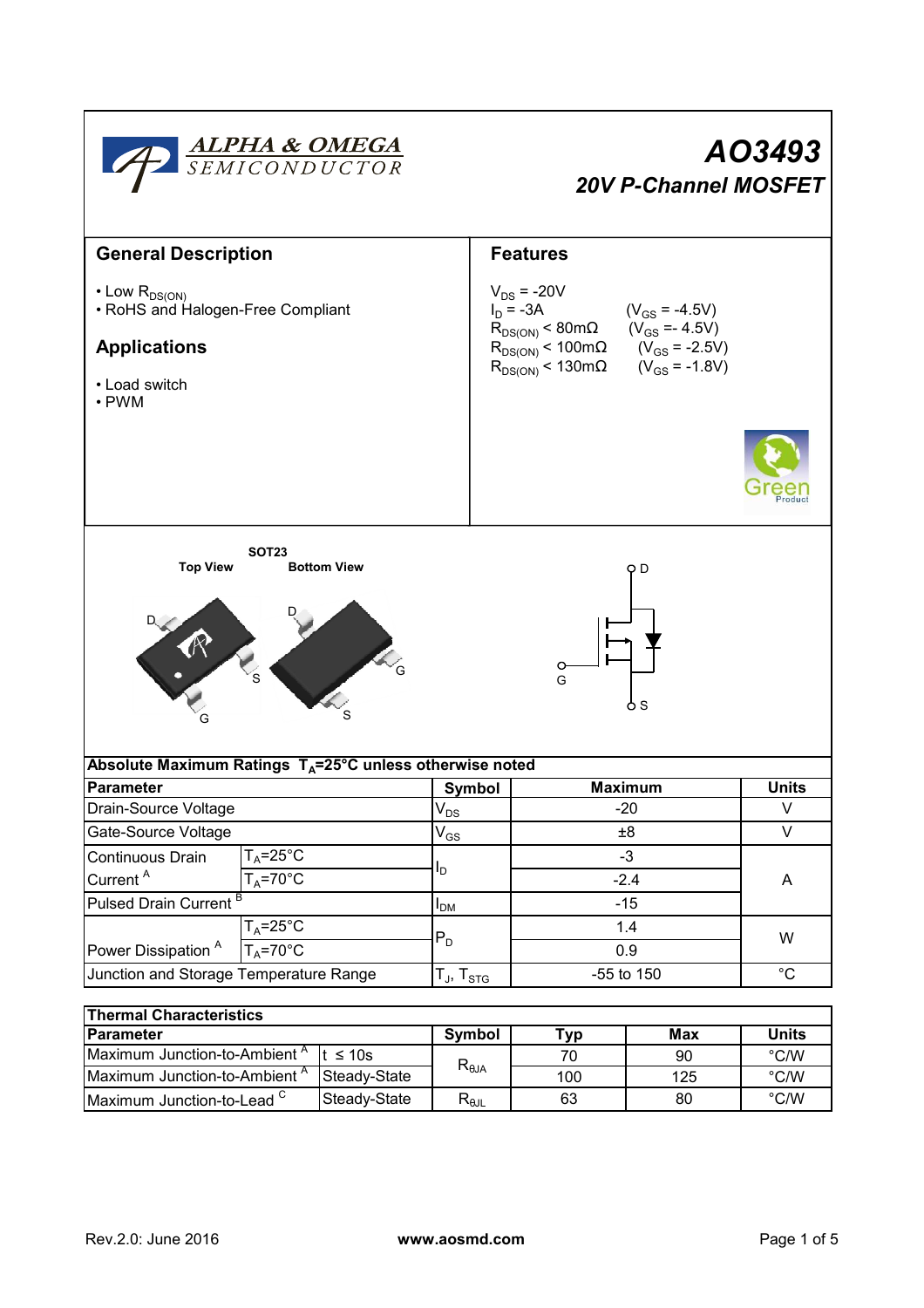

## **Electrical Characteristics (TJ=25°C unless otherwise noted)**

| Symbol                            | <b>Parameter</b>                      | <b>Conditions</b>                                      | Min    | <b>Typ</b> | <b>Max</b> | <b>Units</b> |  |  |  |
|-----------------------------------|---------------------------------------|--------------------------------------------------------|--------|------------|------------|--------------|--|--|--|
| <b>BV</b> <sub>DSS</sub>          | Drain-Source Breakdown Voltage        | $I_D$ =-250µA, $V_{GS}$ =0V                            | $-20$  |            |            | V            |  |  |  |
| $I_{DSS}$                         | Zero Gate Voltage Drain Current       | $V_{DS}$ =-20V, $V_{GS}$ =0V                           |        |            | $-1$       |              |  |  |  |
|                                   |                                       | $T_{\rm J}$ =55°C                                      |        |            | $-5$       | μA           |  |  |  |
| $\mathsf{I}_{\mathsf{GSS}}$       | Gate-Body leakage current             | $\overline{V_{DS}}$ =0V, V <sub>GS</sub> =±8V          |        |            | ±100       | nA           |  |  |  |
| $V_{GS(th)}$                      | Gate Threshold Voltage                | $V_{DS} = V_{GS} I_D = -250 \mu A$                     | $-0.4$ | $-0.65$    | $-1$       | $\vee$       |  |  |  |
| $I_{D(ON)}$                       | On state drain current                | $V_{GS} = -4.5V$ , $V_{DS} = -5V$                      | $-15$  |            |            | A            |  |  |  |
| $R_{DS(ON)}$                      | Static Drain-Source On-Resistance     | $V_{GS} = -4.5V, I_D = -3A$                            |        | 56         | 80         | $m\Omega$    |  |  |  |
|                                   |                                       | $T_J = 125$ °C                                         |        | 80         | 115        |              |  |  |  |
|                                   |                                       | $V_{GS}$ =-2.5V, $I_{D}$ =-2.6A                        |        | 70         | 100        | $m\Omega$    |  |  |  |
|                                   |                                       | $V_{GS}$ =-1.8V, $I_D$ =-1A                            |        | 85         | 130        | $m\Omega$    |  |  |  |
| $g_{FS}$                          | Forward Transconductance              | $V_{DS}$ =-5V, $I_D$ =-3A                              |        | 12         |            | S            |  |  |  |
| $\mathsf{V}_{\mathsf{SD}}$        | Diode Forward Voltage                 | $IS=-1A,VGS=0V$                                        |        | $-0.7$     | $-1$       | $\vee$       |  |  |  |
| $I_{\rm S}$                       | Maximum Body-Diode Continuous Current |                                                        |        |            | $-1.4$     | A            |  |  |  |
|                                   | <b>DYNAMIC PARAMETERS</b>             |                                                        |        |            |            |              |  |  |  |
| $C_{\text{iss}}$                  | Input Capacitance                     |                                                        |        | 500        |            | pF           |  |  |  |
| $\mathsf{C}_{\mathrm{oss}}$       | <b>Output Capacitance</b>             | $V_{GS}$ =0V, $V_{DS}$ =-10V, f=1MHz                   |        | 70         |            | pF           |  |  |  |
| $C_{\rm rss}$                     | Reverse Transfer Capacitance          |                                                        |        | 50         |            | pF           |  |  |  |
| $R_{g}$                           | Gate resistance                       | $V_{GS}$ =0V, $V_{DS}$ =0V, f=1MHz                     | 10     | 20         | 30         | $\Omega$     |  |  |  |
| <b>SWITCHING PARAMETERS</b>       |                                       |                                                        |        |            |            |              |  |  |  |
| $\mathsf{Q}_{\mathsf{g}}$         | <b>Total Gate Charge</b>              |                                                        |        | 8.5        | 20         | nC           |  |  |  |
| $Q_{gs}$                          | Gate Source Charge                    | $V_{GS}$ =-4.5V, $V_{DS}$ =-10V, $I_D$ =-3A            |        | 1.2        |            | nC           |  |  |  |
| $\mathsf{Q}_{\mathsf{gd}}$        | Gate Drain Charge                     |                                                        |        | 2.1        |            | nC           |  |  |  |
| $t_{D(on)}$                       | Turn-On DelayTime                     |                                                        |        | 7.2        |            | ns           |  |  |  |
| t,                                | Turn-On Rise Time                     | $V_{GS}$ =-4.5V, $V_{DS}$ =-10V, R <sub>i</sub> =3.3Ω, |        | 36         |            | ns           |  |  |  |
| $t_{D(off)}$                      | Turn-Off DelayTime                    | $R_{\text{GEN}} = 6\Omega$                             |        | 53         |            | ns           |  |  |  |
| $\mathsf{t}_{\mathsf{f}}$         | Turn-Off Fall Time                    |                                                        |        | 56         |            | ns           |  |  |  |
| $t_{rr}$                          | Body Diode Reverse Recovery Time      | $I_F$ =-3A, dl/dt=100A/ $\mu$ s                        |        | 37         |            | ns           |  |  |  |
| $\overline{\mathsf{Q}}_\text{rr}$ | Body Diode Reverse Recovery Charge    | $I_F$ =-3A, dl/dt=100A/ $\mu$ s                        |        | 27         |            | nC           |  |  |  |

A: The value of R<sub>BJA</sub> is measured with the device mounted on 1 in <sup>2</sup> FR-4 board with 2oz. copper, in a still air environment with T<sub>A</sub>=25°C. The value in any given application depends on the user's specific board design. The current rating is based on the t ≤10s thermal resistance rating. B: Repetitive rating, pulse width limited by junction temperature.

C. The R<sub> $_{\theta$ JA</sub> is the sum of the thermal impedence from junction to lead R<sub> $_{\theta$ JL</sub> and lead to ambient.

D. The static characteristics in Figures 1 to 6 are obtained using 300us pulse width, duty cycle 0.5% max.

E. These tests are performed with the device mounted on 1 in <sup>2</sup> FR-4 board with 2oz. Copper, in a still air environment with T<sub>A</sub>=25°C. The SOA curve provides a single pulse rating.

APPLICATIONS OR USE AS CRITICAL COMPONENTS IN LIFE SUPPORT DEVICES OR SYSTEMS ARE NOT AUTHORIZED. AOS DOES NOT ASSUME ANY LIABILITY ARISING OUT OF SUCH APPLICATIONS OR USES OF ITS PRODUCTS. AOS RESERVES THE RIGHT TO IMPROVE PRODUCT DESIGN,FUNCTIONS AND RELIABILITY WITHOUT NOTICE.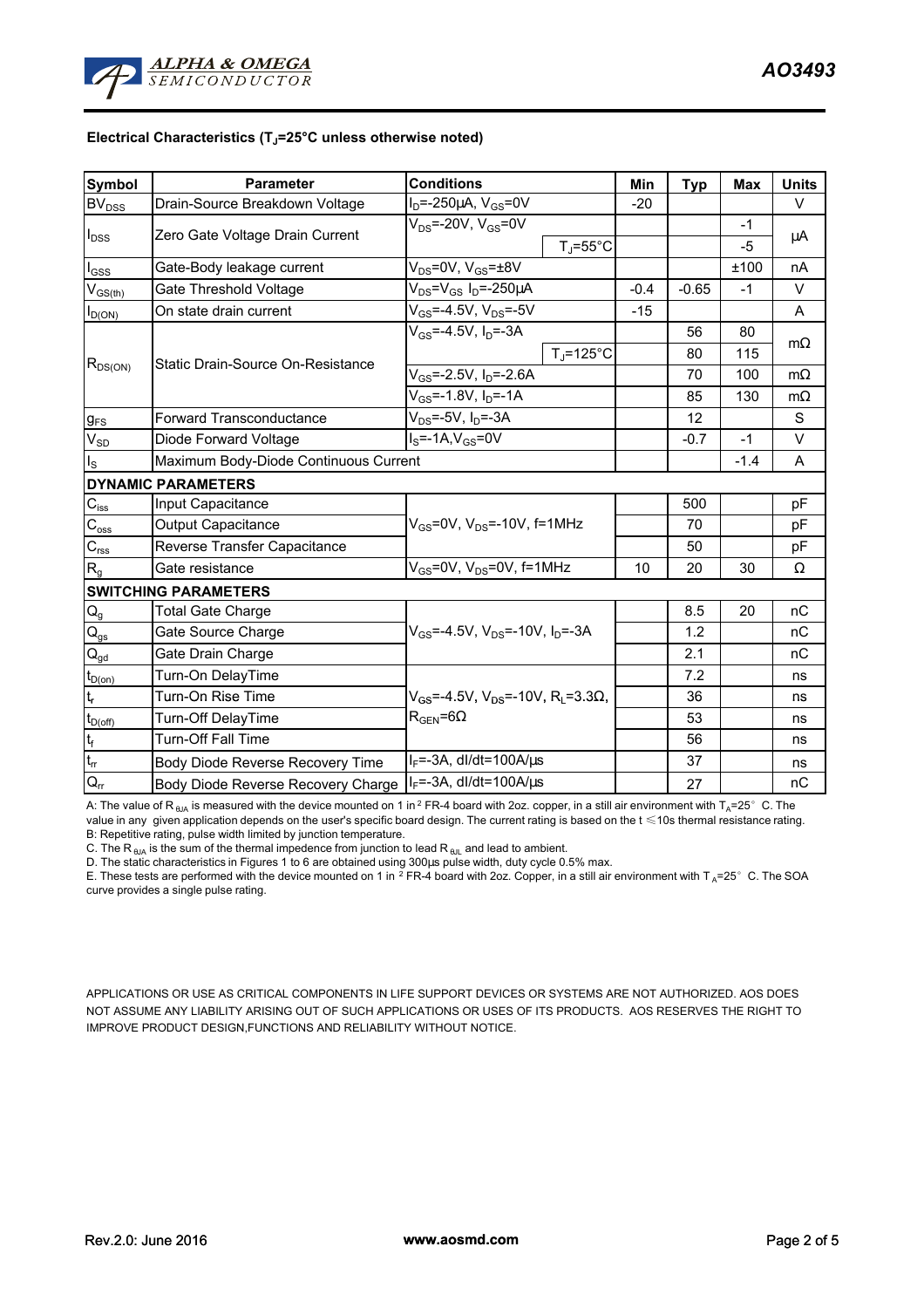

## **TYPICAL ELECTRICAL AND THERMAL CHARACTERISTICS**

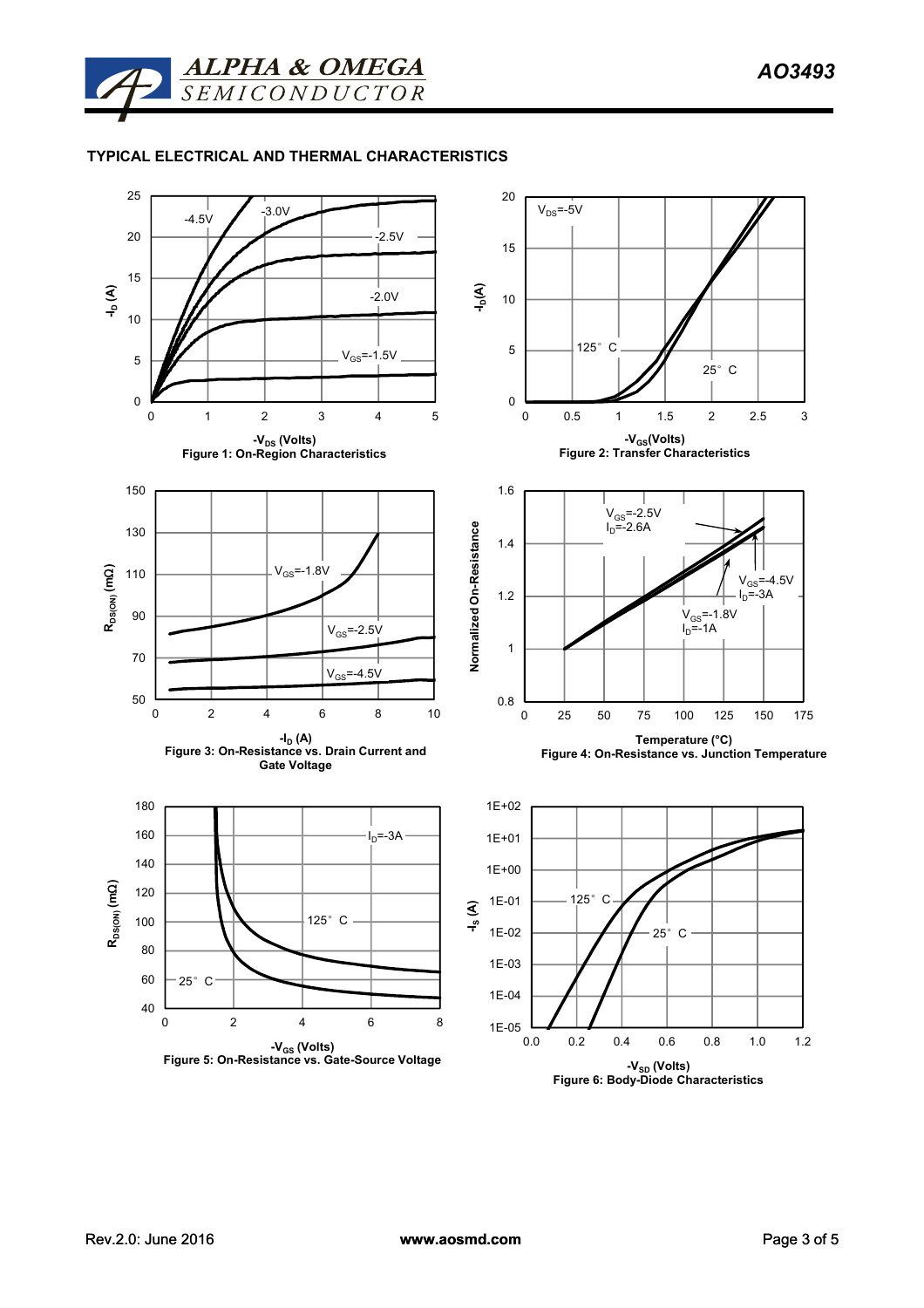

## **TYPICAL ELECTRICAL AND THERMAL CHARACTERISTICS**